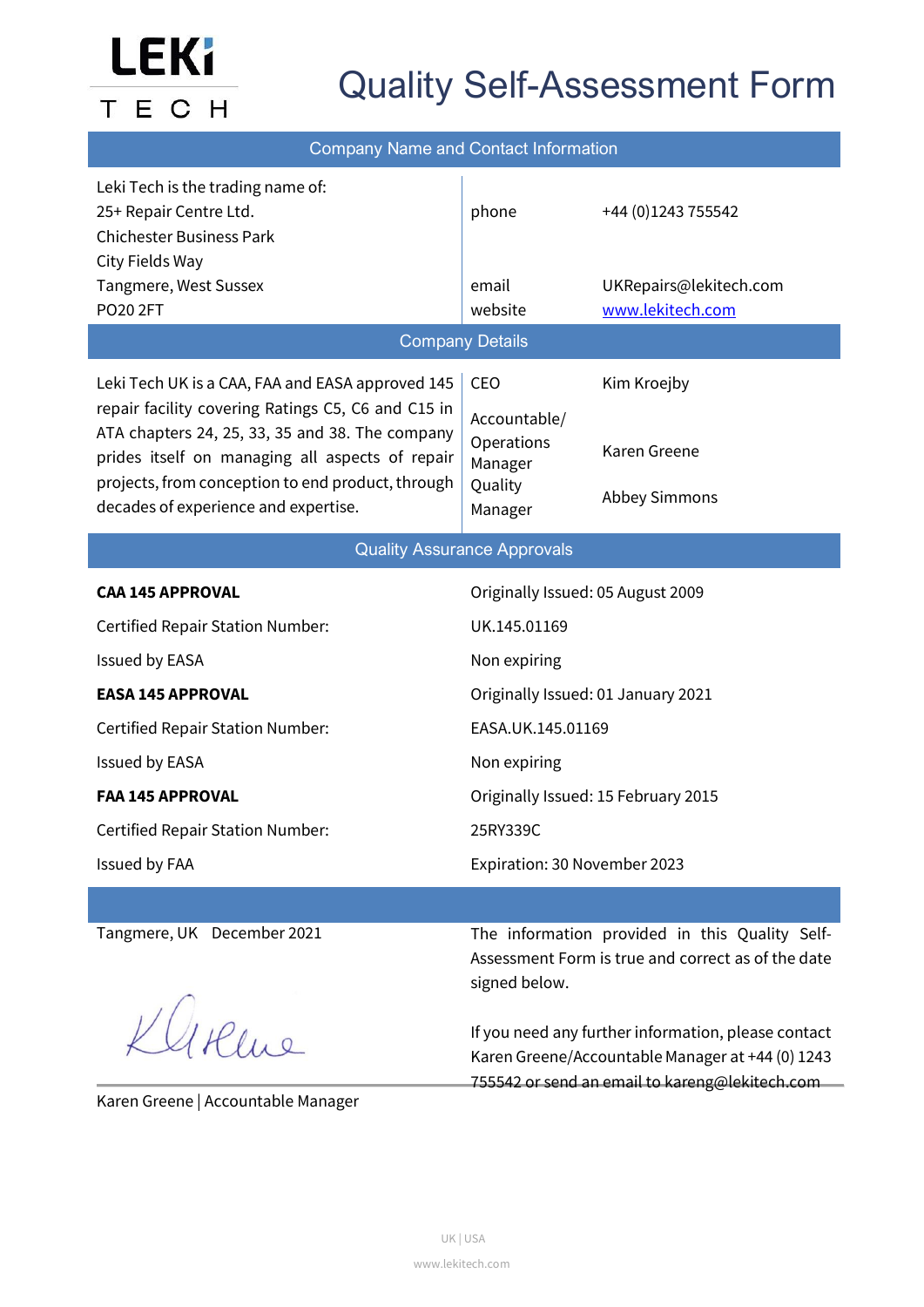

## form

|                | <b>Quality System</b>                                                   |                    |                 |           |
|----------------|-------------------------------------------------------------------------|--------------------|-----------------|-----------|
|                |                                                                         |                    |                 |           |
| $\mathbf{1}$   | Is there an established Quality System and does the Quality Manual      | <b>YES</b>         | NO <sub>1</sub> | $\rm N/A$ |
|                | adequately describe the system?                                         | $\pmb{\mathsf{X}}$ |                 |           |
|                |                                                                         |                    |                 |           |
| $\overline{c}$ | Are there Quality Procedures available to the employees?                | <b>YES</b>         | NO              | N/A       |
|                |                                                                         | X                  |                 |           |
|                |                                                                         |                    |                 |           |
| 3              | Are the electronically stored manuals and the procedures kept up to     | YES                | NO              | N/A       |
|                | date?                                                                   | X                  |                 |           |
|                |                                                                         |                    |                 |           |
| 4              | Is there an Internal Audit Plan and will you make this available to the | YES                | $\rm NO$        | $\rm N/A$ |
|                | customer?                                                               | $\boldsymbol{x}$   |                 |           |
|                |                                                                         |                    |                 |           |
| 5              | Are corrective actions registered and actioned?                         |                    |                 |           |
|                |                                                                         | <b>YES</b>         | NO              | N/A       |
|                |                                                                         | $\pmb{\mathsf{X}}$ |                 |           |
|                |                                                                         |                    |                 |           |
|                | <b>Facilities</b>                                                       |                    |                 |           |
|                |                                                                         |                    |                 |           |
| 6              | Is there adequate storage space to avoid damage and mishandling?        | YES                | NO              | $\rm N/A$ |
|                |                                                                         | $\pmb{\mathsf{X}}$ |                 |           |
|                |                                                                         |                    |                 |           |
| 7              | Are the premises secure?                                                | <b>YES</b>         | NO.             | $\rm N/A$ |
|                |                                                                         | $\pmb{\mathsf{X}}$ |                 |           |
|                |                                                                         |                    |                 |           |
| $\,8\,$        | Are aircraft parts and components segregated from non-aviation parts    | YES                | $\rm NO$        | $\rm N/A$ |
|                | and material?                                                           | X                  |                 |           |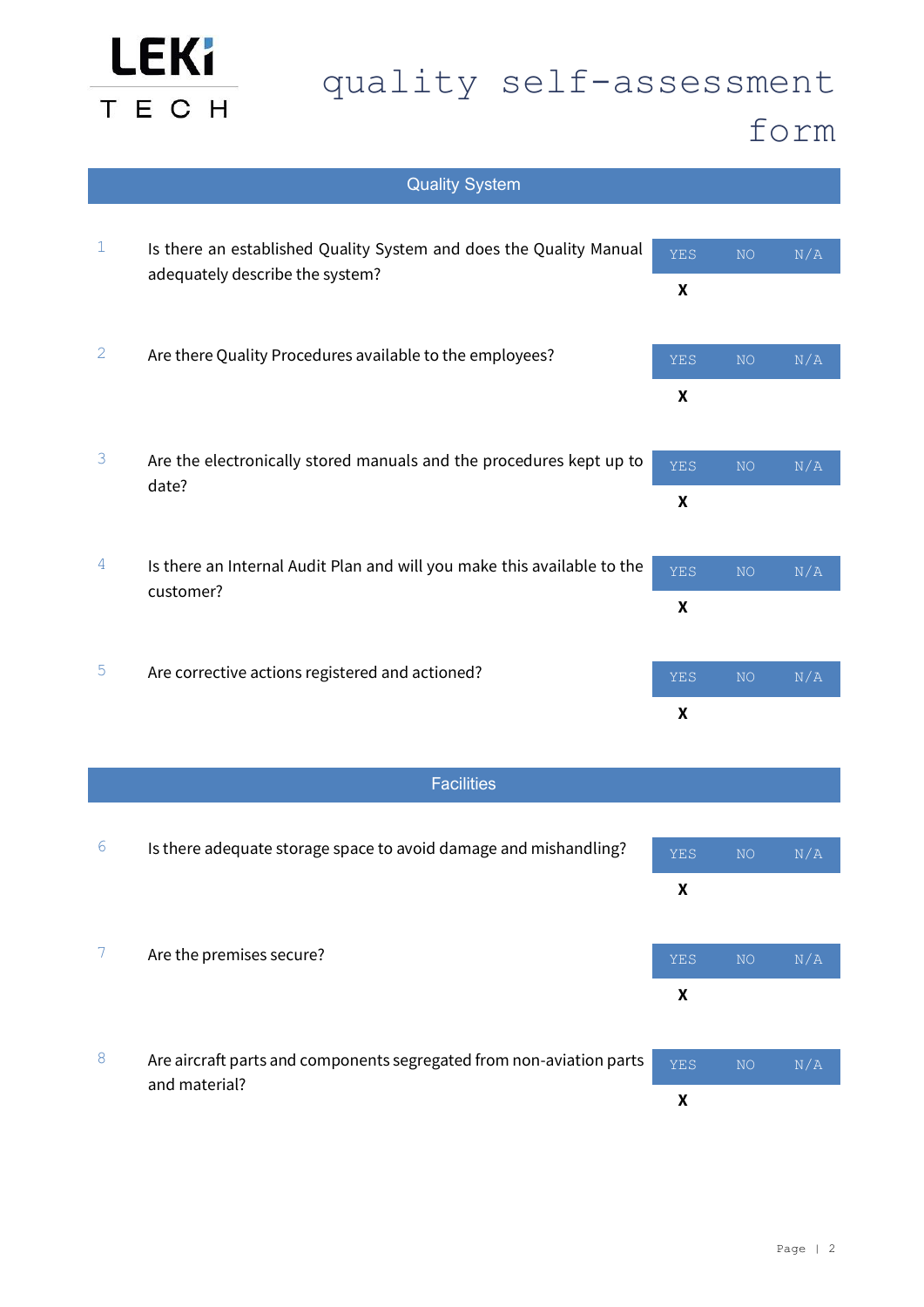

#### form

|  |             | Are serviceable and un-serviceable parts and components $_{\text{YES}}$ |  |  | $\overline{M}$ | N/A |
|--|-------------|-------------------------------------------------------------------------|--|--|----------------|-----|
|  | segregated? |                                                                         |  |  |                |     |

 $10$  Is there a quarantine facility segregated from the rest of parts and components?

#### Training & Authorized Personnel

- $11$  Are employees who perform inspection, shipping and receiving properly trained? **X**
- 12 Are both formal classes and on-the-job trainings documented and updated?
- 13 Do you keep records of employees with inspection stamps which gives them authorization to sign quality documents?
	- **Procurement**
- $14$  Does the system assure that parts and components conform to the documentation and requirements of PART145?
- $15$  Does the system assure special requirements are adequately communicated to the procurement source?
- 16 Does the system assure that the parts and components conform to the customer's purchase request and that deviations are approved in writing by the customer?
- 17 Does the system require Leki Tech to keep a list of approved suppliers?  $\overline{Y_{ES}}$  NO N/A



| YES | NO <sub>1</sub> | N/A |
|-----|-----------------|-----|
| X   |                 |     |
|     |                 |     |



**X**





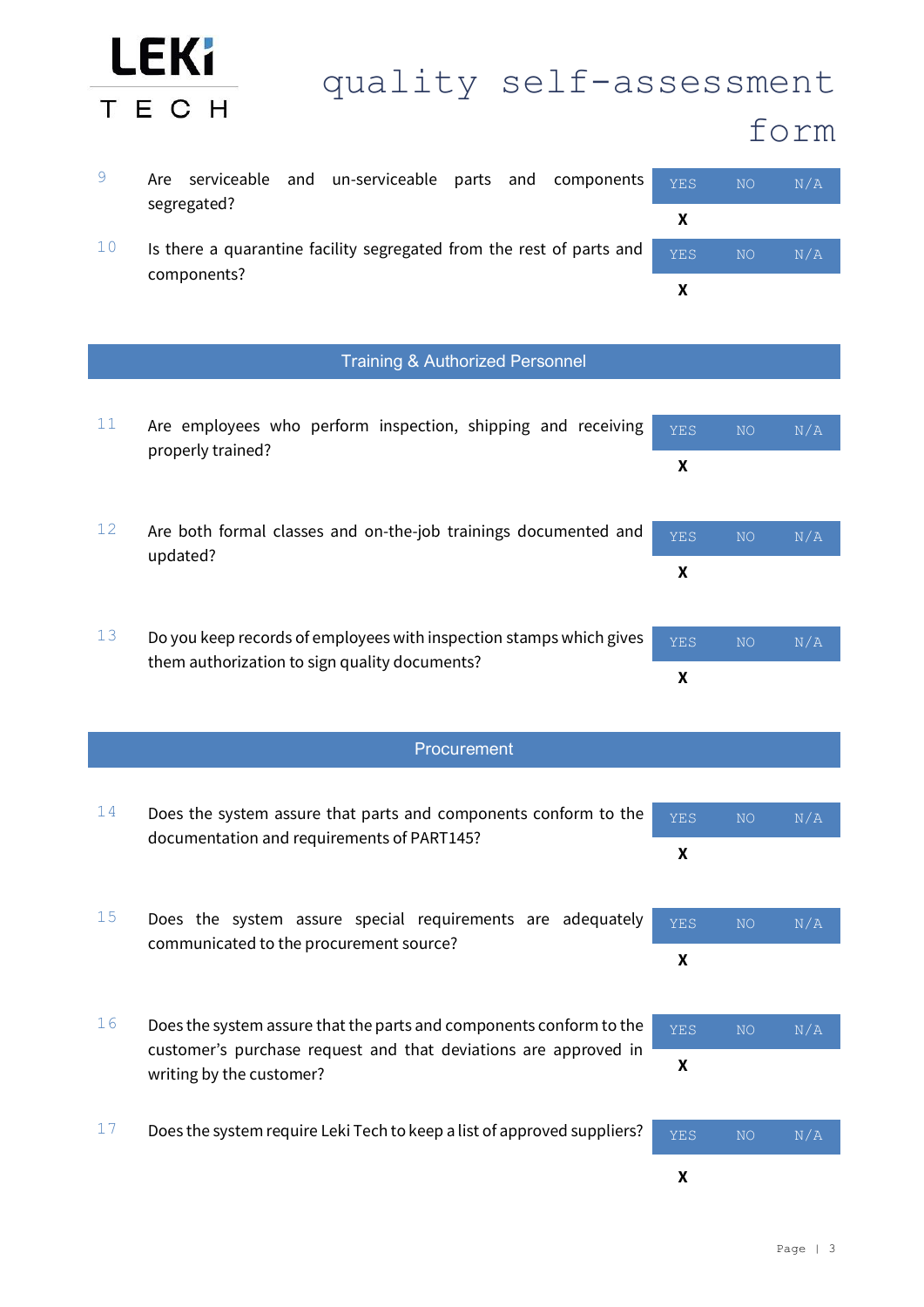

form

- $18$  Does the system assure that parts and components procured has not been subject to extreme stress of heat and are identified as such?
- 19 Does the system assure that parts and components procured are identified as overhauled, serviceable or modified and that all have the appropriate documentation and/or tags?



|                 | <b>Receiving Inspection</b>                                 |                    |                 |               |
|-----------------|-------------------------------------------------------------|--------------------|-----------------|---------------|
| 20              | Does the inspection program include:                        |                    |                 |               |
| 20a             | A check for obvious physical damage?                        | <b>YES</b>         | NO <sub>1</sub> | N/A           |
|                 |                                                             | $\pmb{\chi}$       |                 |               |
| 20 <sub>b</sub> | Verification of appropriate plugs, caps etc.?               | YES                | NO <sub>1</sub> | N/A           |
|                 |                                                             | $\pmb{\mathsf{X}}$ |                 |               |
| 20c             | Verification of appropriate certificates and documentation? | YES                | <b>NO</b>       | $\rm N/A$     |
|                 |                                                             | $\pmb{\chi}$       |                 |               |
| 20d             | Verification of part numbers, quantities match              | YES                | $\rm NO$        | $\rm N/\rm A$ |
|                 |                                                             | $\pmb{\chi}$       |                 |               |
| 20e             | Inspection stamps that are controlled by a formal system?   | YES                | $\rm NO$        | N/A           |
|                 |                                                             | $\pmb{\chi}$       |                 |               |
| 21              | Is there any electronic test equipment in use?              | <b>YES</b>         | NO <sub>1</sub> | N/A           |
|                 |                                                             | $\boldsymbol{x}$   |                 |               |
| 22              | Is the electronic equipment controlled & calibrated?        | YES                | $\rm NO$        | N/A           |

**X**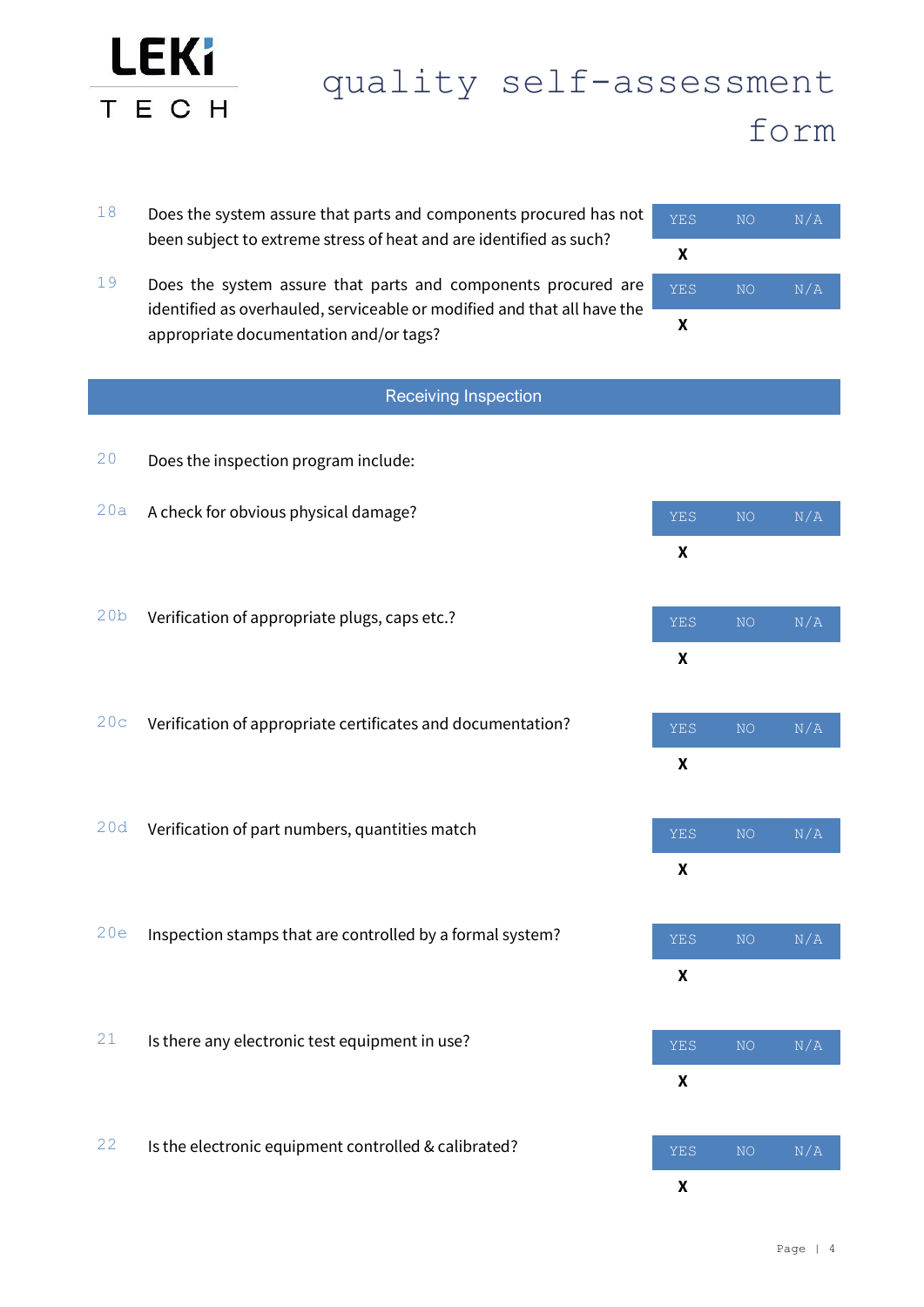

|                                            | Material Control                                                                                                     |                    |                 |     |
|--------------------------------------------|----------------------------------------------------------------------------------------------------------------------|--------------------|-----------------|-----|
| 23                                         | Is the material handled in an appropriate manner and protected from                                                  | <b>YES</b>         | NO <sub>1</sub> | N/A |
|                                            | damage and deterioration?                                                                                            | X                  |                 |     |
| 24                                         | Is the storage area periodically checked for overall effectiveness?                                                  | <b>YES</b>         | NO <sub>1</sub> | N/A |
|                                            |                                                                                                                      | X                  |                 |     |
| 25                                         | Is batch/lot control maintained?                                                                                     | <b>YES</b><br>X    | NO <sub>1</sub> | N/A |
| 26                                         | Is there a system in place for recall control that ensures that parts                                                |                    |                 |     |
| and components can be traced and recalled? | <b>YES</b><br>X                                                                                                      | NO <sub>1</sub>    | N/A             |     |
| 27                                         | Is material stored and delivered (whenever practical and feasible) in                                                | <b>YES</b>         | <b>NO</b>       | N/A |
|                                            | the manufactures original packaging?                                                                                 | X                  |                 |     |
| 28                                         | Does the system have a procedure for storage of flammable, toxic or<br>volatile materials?                           | <b>YES</b>         | NO <sub>1</sub> | N/A |
|                                            |                                                                                                                      | $\pmb{\mathsf{X}}$ |                 |     |
| 29                                         | Does the system specify material control requirements for materials<br>subject to damage by electrostatic discharge? | <b>YES</b>         | NO <sub>1</sub> | N/A |
|                                            |                                                                                                                      | X                  |                 |     |
| 30                                         | Is there a system in place for identifying non-conforming parts or<br>components?                                    |                    | NO <sub>1</sub> | N/A |
|                                            |                                                                                                                      | X                  |                 |     |
| 31                                         | Is there a documented procedure on how to handle scrapped parts or<br>components?                                    | <b>YES</b><br>X    | NO <sub>1</sub> | N/A |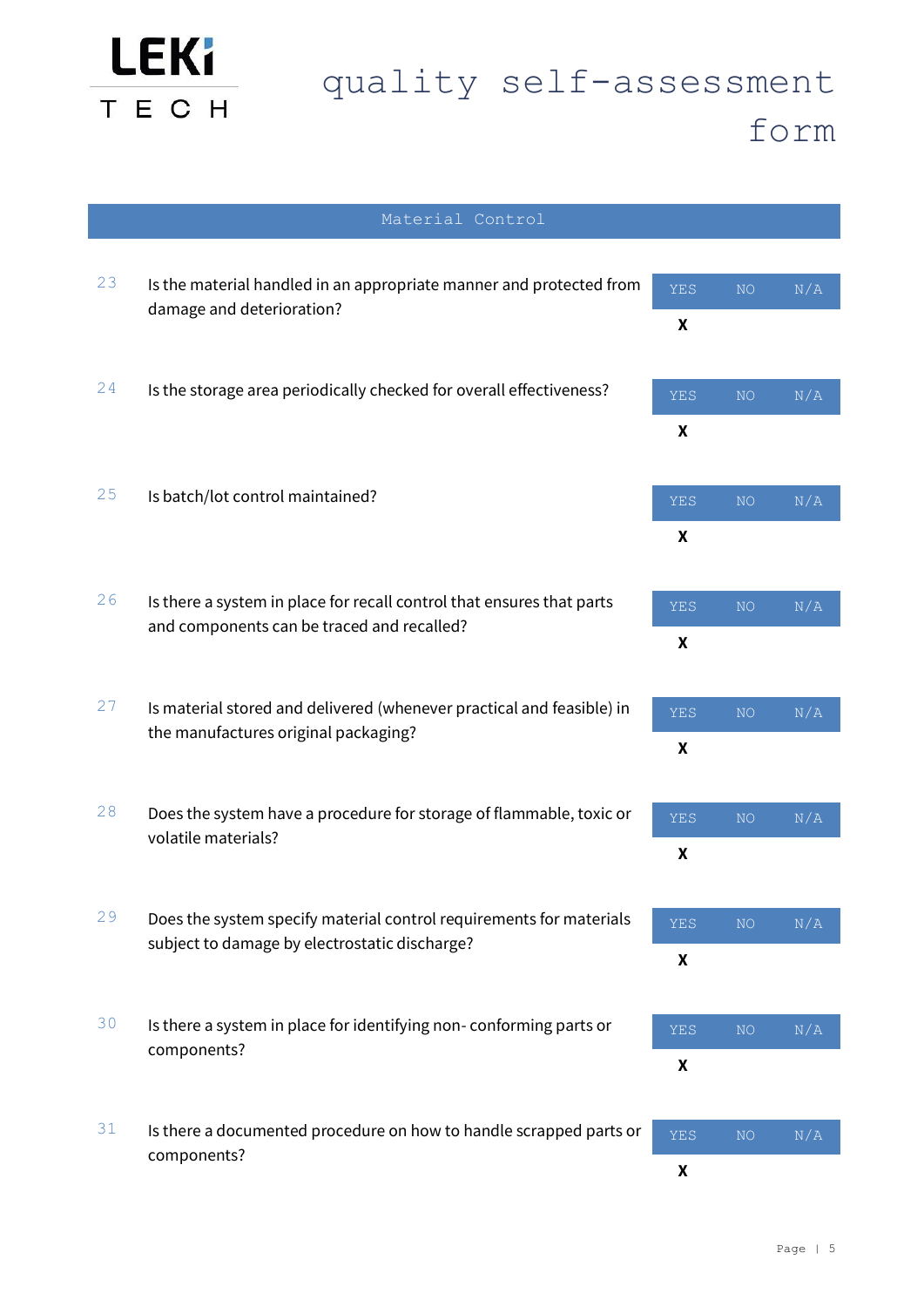

### form

YES NO N/A

|     | parts & components?                                                                                                           | X                  |                 |           |
|-----|-------------------------------------------------------------------------------------------------------------------------------|--------------------|-----------------|-----------|
| 33  | Are there procedures and trained personnel for the shipment of                                                                | <b>YES</b>         | NO <sub>1</sub> | N/A       |
|     | dangerous goods?                                                                                                              | X                  |                 |           |
| 34  | Do you have a system to control life-limited parts and components?                                                            | <b>YES</b>         | NO <sub>1</sub> | $\rm N/A$ |
|     |                                                                                                                               | X                  |                 |           |
|     | <b>Certification and Release of Materials</b>                                                                                 |                    |                 |           |
|     |                                                                                                                               |                    |                 |           |
| 35  | Does the system call for providing the customer with a certificate in<br>accordance with PART 145?                            | <b>YES</b>         | NO <sub>1</sub> | N/A       |
|     |                                                                                                                               | $\pmb{\mathsf{X}}$ |                 |           |
| 36  | Does the system allow for a certified statement disclosing that the<br>part or component were or were not:                    |                    |                 |           |
| 36b | Removed from an aircraft or engine that was subject to extreme                                                                | <b>YES</b>         | <b>NO</b>       | N/A       |
|     | stress or heat?                                                                                                               | X                  |                 |           |
| 36c | Themselves subjected to extreme stress or heat (e.g. warehouse fire)                                                          | <b>YES</b>         | NO <sub>1</sub> | N/A       |
|     |                                                                                                                               | X                  |                 |           |
|     |                                                                                                                               |                    |                 |           |
|     |                                                                                                                               |                    |                 |           |
| 37  | Is an CAA/EASA Form 1, FAA 8130-3 or OEM CofC provided for each<br>serviceable part, indicating that the part or component is | <b>YES</b>         | <b>NO</b>       | N/A       |
|     | serviceable?                                                                                                                  | X                  |                 |           |

32 Does the system require records and documentation of all serialized

38 Does the quality system provide, upon request, information pertaining to the approval status of the parts or components?

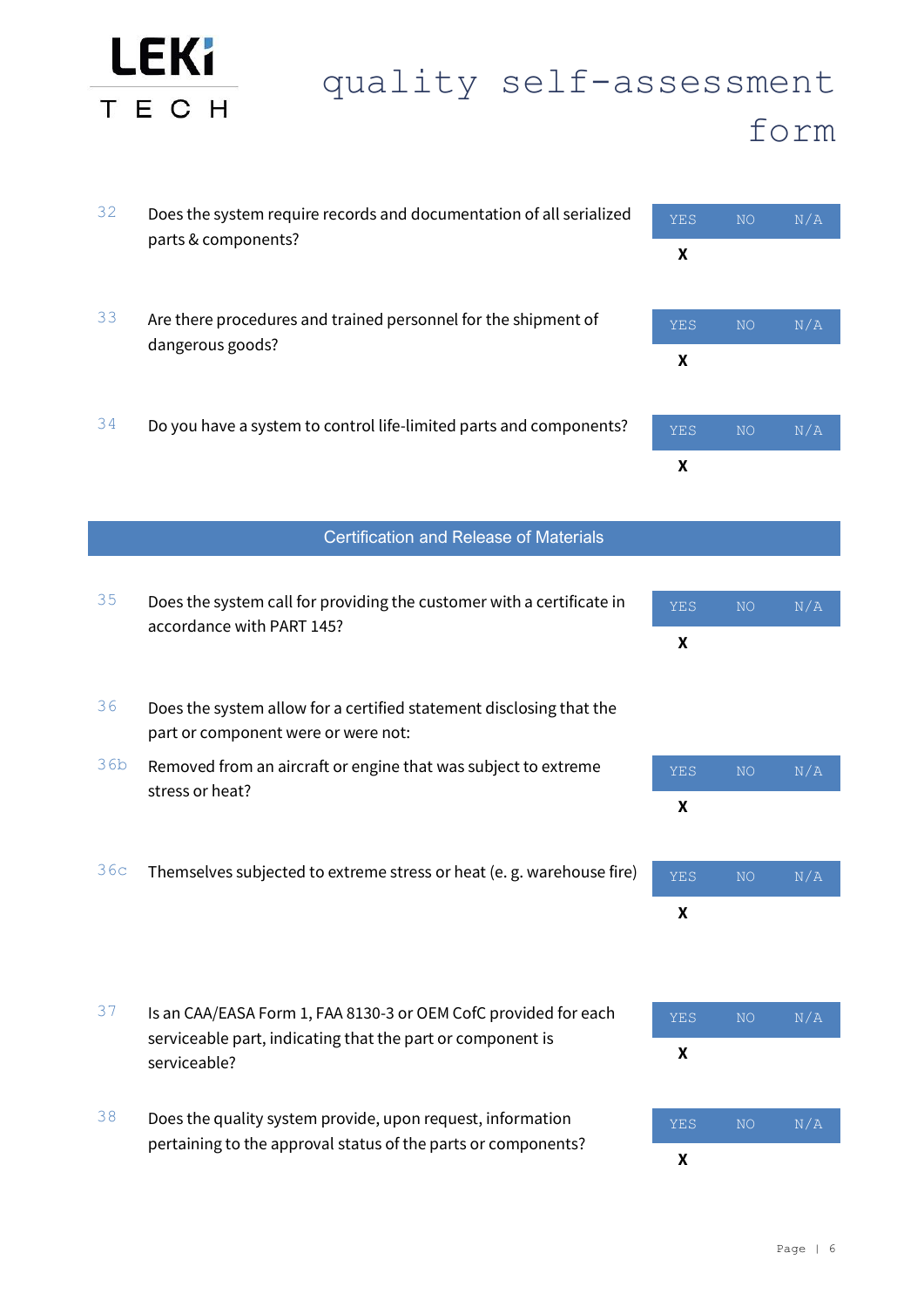

|    | Shipping                                                                                                                  |                    |                 |           |
|----|---------------------------------------------------------------------------------------------------------------------------|--------------------|-----------------|-----------|
|    |                                                                                                                           |                    |                 |           |
| 39 | Does the Quality system require shipments in ATA300 containers or                                                         |                    | NO <sub>1</sub> | N/A       |
|    | equivalent as appropriate to the unit being shipped, or as specified<br>by the customer?                                  | X                  |                 |           |
|    |                                                                                                                           |                    |                 |           |
| 40 | Does the Quality system provide for a visual inspection of all items<br>and accompanying documentation prior to shipping? | <b>YES</b>         | NO <sub>1</sub> | N/A       |
|    |                                                                                                                           | X                  |                 |           |
|    |                                                                                                                           |                    |                 |           |
|    | <b>Records</b>                                                                                                            |                    |                 |           |
|    |                                                                                                                           |                    |                 |           |
| 41 | How long do you keep records?                                                                                             |                    |                 |           |
|    | Electronic records are stored indefinitely. Hard copies are stored for<br>three years.                                    |                    |                 |           |
| 42 | Is serial number traceability maintained?                                                                                 | <b>YES</b>         | NO              | N/A       |
|    |                                                                                                                           | X                  |                 |           |
|    |                                                                                                                           |                    |                 |           |
| 43 | Are test and inspection records for parts and components available                                                        | <b>YES</b>         | NO <sub>1</sub> | N/A       |
|    | for inspection, if requested?                                                                                             | X                  |                 |           |
|    |                                                                                                                           |                    |                 |           |
| 44 | Are life-timed part/components required to state calendar time,                                                           | <b>YES</b>         | NO              | N/A       |
|    | hours and/or cycles?                                                                                                      | X                  |                 |           |
|    |                                                                                                                           |                    |                 |           |
| 45 | Is the storage of the records adequate to prevent deterioration?                                                          |                    |                 |           |
|    |                                                                                                                           | <b>YES</b>         | NO <sub>1</sub> | N/A       |
|    |                                                                                                                           | $\pmb{\mathsf{X}}$ |                 |           |
|    |                                                                                                                           |                    |                 |           |
|    | <b>Technical Data</b>                                                                                                     |                    |                 |           |
|    |                                                                                                                           |                    |                 |           |
| 46 | Does the company comply with current CAA/EASA/FAA regulations?                                                            | <b>YES</b>         | NO <sub>1</sub> | $\rm N/A$ |

**X**